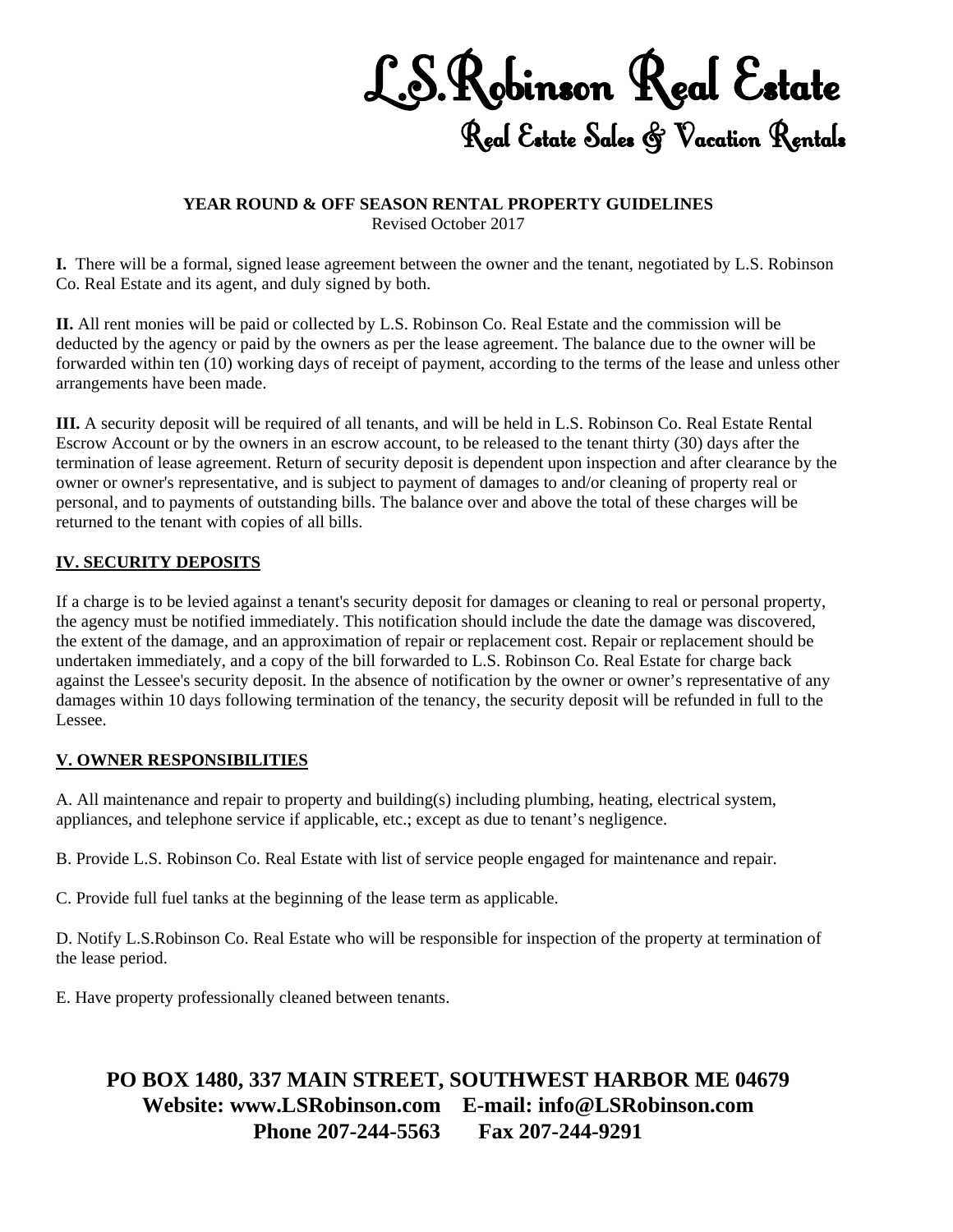### **VI. TENANT RESPONSIBILITIES**

A. Maintain the premises, appliances, heating plant, ground and general environment in clean and orderly fashion. At termination of occupancy, leave in clean and orderly fashion. Cleaning charges after departure may be deducted from the security deposit. Notify agency IMMEDIATELY of any malfunction of systems and/or appliances, whether deemed to be due to natural causes, negligence or wear & tear.

B. Establish and assume financial responsibility for electric service, heating fuel, trash & snow removal, telephone, television, internet service, etc. Provide own firewood & yard care. Unless such item(s) is specifically noted in the lease to be the responsibility of the owner. Leave fuel tank(s) full at the end of the lease period.

C. Assume responsibility for damages to property, real or personal, as applicable when caused by Lessee negligence during period of tenancy. Payment for damages and/or cleaning to be made from security deposit and additional personal funds as necessary.

D. Notify agency IMMEDIATELY in case of emergency or to report any unusual circumstances.

E. Notify agency when calls for repairs have been completed.

### **VII. AGENCY RESPONSIBILITIES**

A. Qualify all tenants with references from former landlord(s), employer(s), and financial or credit source(s).

B. Prepare complete leases, duly signed, and provide copy to owner and tenant as well as file copy.

C. Collect all deposits, security deposits, and rents, as applicable, holding security deposits in L.S. Robinson Co. Real Estate Escrow Account as required by law. Forward all monies as applicable to owner (less commission), reimburse owners for charges and/or damages by tenant, and return balances of deposits to tenants with full accounting.

D. Forward IRS Form 1099 Misc. and income statement to owner by January 31 annually. Forward IRS Form 1099 Misc. to IRS by February 28 annually.

E. Notify owner and/or caretaker of any problems that arise during lease periods, as necessary; handle emergencies immediately and directly.

F. Expose all properties to potential renters by use of listing sheets, web pages, and generic advertising as deemed appropriate by agency.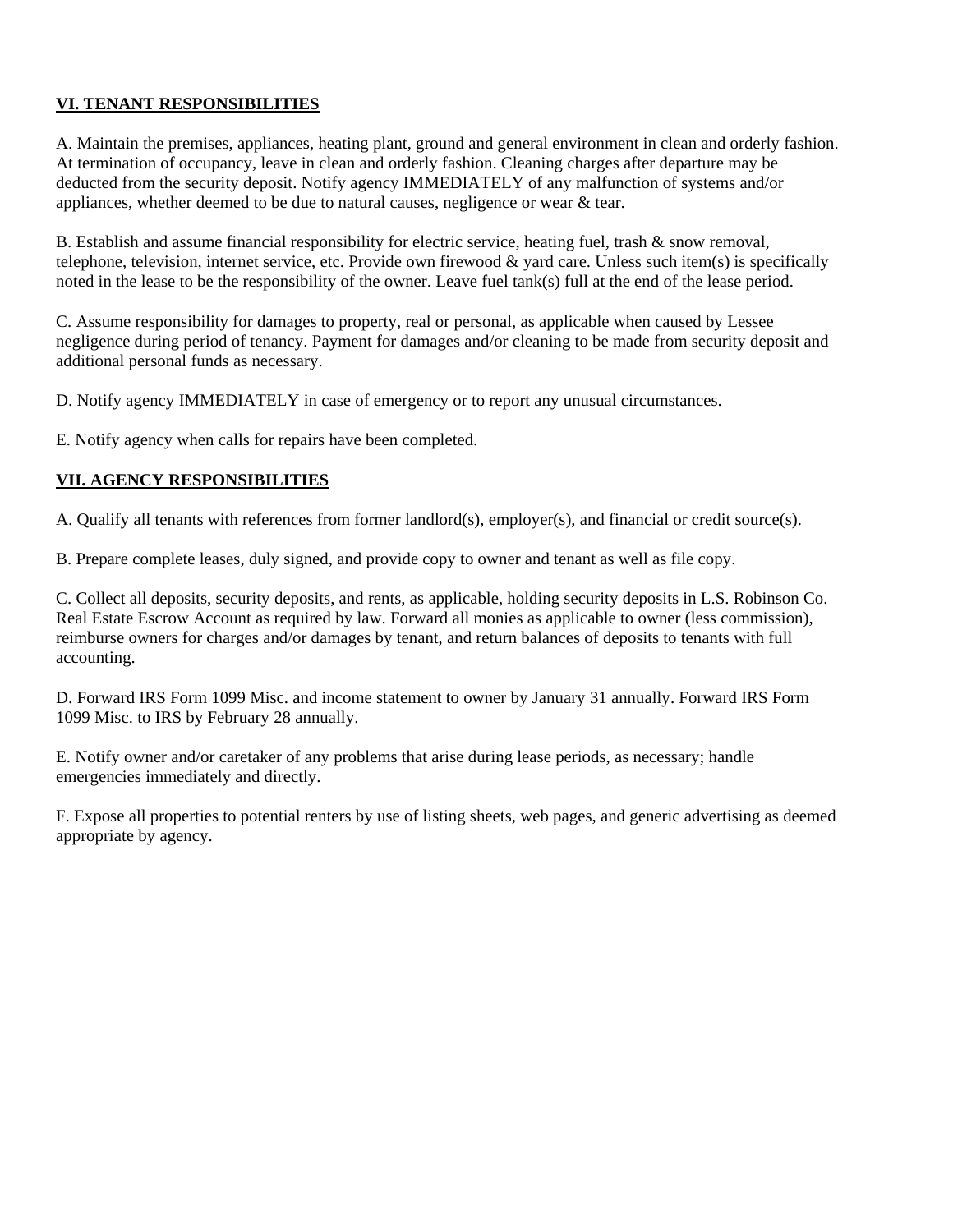# **From the office of the Maine Attorney General Additional information is available on their website**

[www.maine.gov/ag/](http://www.maine.gov/ag/)

#### **§ 14.2. Your Tenant Rights**

Our Maine statutes set forth many specific rights and obligations for persons who rent apartments or homes. You are protected from unfair evictions, unreasonable discrimination, unsafe housing, unreasonable refusals to return your security deposit, and other abuses during your time as a tenant. Of course, tenants must also act within the law and not abuse the legal rights of landlords. This memorandum will attempt to briefly summarize the many rights of tenants. If you feel your landlord is treating you unfairly you should see an attorney about your complaint. Remember that serious violations of these laws might also constitute an unfair trade practice. Pursuant to [5 M.R.S.A. § 213](http://janus.state.me.us/legis/statutes/search.asp) if the tenant successfully sues for damages or for back rent he can also be awarded his attorney fees. *See* [Chapter 3](http://www.maine.gov/ag/?r=clg&s=chap3) of this Guide, Unfair Trade Practice.

#### **§ 14.3. Abuse Of Your Security Deposit**

Landlords are allowed to require their tenants to make an initial "security deposit" payment that will protect them against damage caused by their tenants to the apartment. This security deposit must be returned to the tenant unless the tenant has caused damage to the apartment beyond "normal wear and tear." $1$ 

Common sense is your best guide as to what is normal wear and tear. For example, the landlord generally cannot use your security deposit for routine cleaning or painting. The landlord may keep all or part of the deposit and use it to pay for damages caused by your carelessness, accidents or neglect. The landlord cannot unjustly refuse to return your deposit. You can sue the landlord in Small Claims Court for the return of a deposit not properly returned to you. Further, Maine has passed additional statutory protections for renters who live in larger apartment buildings (all apartment buildings except buildings with five units or less *and* a live-in landlord.)<sup>2</sup> These rights are as follows: A. The landlord may not make you pay a security deposit greater than an amount equal to two months rent. $3<sup>3</sup>$ 

B. The landlord must keep your security deposit in a bank account separate from his other funds and protected in case of bankruptcy, foreclosure or sale of the building. (He does *not* have to pay you interest on it.) If the landlord sells the building then the landlord must either transfer the security deposit account to the new owner or return the deposits to the tenants. $\frac{4}{3}$  $\frac{4}{3}$  $\frac{4}{3}$ 

C. The landlord is required to return your security deposit or provide a written statement of the reasons for keeping the deposit. If you are a tenant at will, this must be done within 21 days after you have turned the apartment over to the landlord. If you have a written lease, the landlord must return your deposit within the time stated in your lease; but, in no event, can this period exceed 30 days. Remember, a landlord may keep all or part of your security deposit for nonpayment of rent or utility charges or the cost of disposing of unclaimed property. $\frac{5}{5}$  $\frac{5}{5}$  $\frac{5}{5}$ 

D. If the landlord fails to return your security deposit or refuses to supply you with a written statement as to why your money is being held, he or she gives up all legal rights to withhold any part of it.<sup>6</sup>

E. To get your money returned you should notify the landlord by *certified mail* that you intend to bring a legal action after seven days. The landlord must return the whole deposit within the seven days in order to avoid a lawsuit.<sup>[7](http://www.maine.gov/ag/clg/footnote/14-7.html)</sup>

F. If the landlord willfully refuses to return the deposit *and* fails to provide the required itemized explanation, then the landlord can be held liable for double damages, reasonable attorney fees and court costs. $\frac{8}{3}$  $\frac{8}{3}$  $\frac{8}{3}$ 

#### **§ 14.4. Tenants Cannot Be Unfairly Discriminated Against**

Federal and state laws prohibit unfair discrimination or harassment. In Maine, special court procedures are provided for enforcement of these laws. *See* [5 M.R.S.A. § 4613](http://janus.state.me.us/legis/statutes/search.asp). For example, any discrimination against children is *generally* prohibited. It is unlawful to ask if someone has children or to have special rules, which apply only to children. There are four exceptions to this rule. Landlords can limit the number of occupants:

A. In a building of two units, one of which is occupied by the owner;

B. In retirement communities and senior citizen housing in which 80% of the units are occupied by people 55 and older;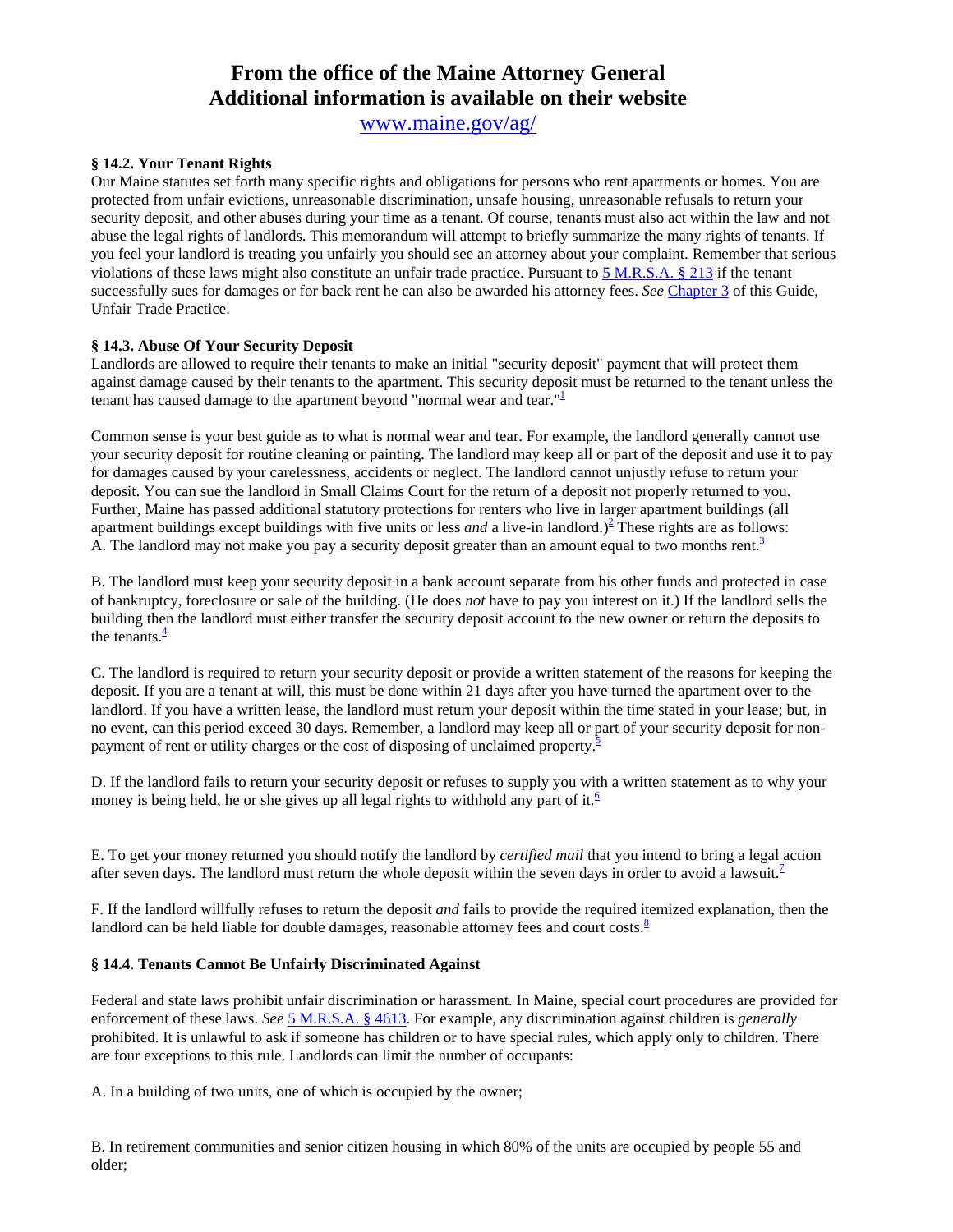C. In the rental of four or fewer rooms of a house occupied by the owner; and

D. In non-commercial rental of housing by religious groups.

Landlords may restrict the *number* of occupants based upon the *size* of the apartment, but Landlords may not refuse to show or rent a unit, or impose different terms of conditions on the basis of race, color, sex, physical or mental handicap, religion, ancestry, national origin, familial status, or because of the receipt of any kind of public assistance. Landlords must accept general assistance vouchers for rent. $\frac{9}{2}$  $\frac{9}{2}$  $\frac{9}{2}$ 

Landlords may not refuse occupancy because the tenant requires the assistance of a seeing eye or a hearing ear dog unless the building consists of two units one of which is occupied by the owner.

For further information or to make a complaint of unfair discrimination, contact the Maine Human Rights Commission, 51 State House Station, Augusta, ME 04333-0051 (207-624-6050) or the Maine State Housing Authority (1-800-452- 4668).

#### **§ 14.5. Tenants Are Protected By A Warranty Of Habitability** *A. How To Complain*

By law, all landlords in the State of Maine promise that all rented dwelling units are fit for human habitation—that is, they are reasonably safe and decent places to live. This is the Maine Warranty of Habitability.<sup>10</sup> If there is a condition in your rented apartment, trailer or house which makes it unfit or unsafe to live in, you can force your landlord to fix the problem by taking him or her to court. For you to win your case in court, each of the following requirements must be followed exactly:

(1) The condition complained of must be a serious one; it must be one that makes your house unsafe or unhealthy; *e.g.*, broken windows, toilet malfunctions, rotting stairs, electrical hazards, oil burner problems, leaks in ceiling, hazardous lead based paint. $\frac{11}{11}$  $\frac{11}{11}$  $\frac{11}{11}$ 

(2) The condition must not be one which was caused by you or your family.<sup>12</sup>

(3) You must have given your landlord reasonably prompt *written* notice of the problem and also have allowed a reasonable time for the problem to be fixed. Keep a copy of the notice for yourself.<sup>[13](http://www.maine.gov/ag/clg/footnote/14-13.html)</sup>

(4) You must be fully up-to-date in your rent payments at the time you give the landlord written notice.

(5) If your landlord does not repair the unsafe or unhealthy condition within a reasonable time after the written notice, you should talk to an attorney about going to court. The judge may order that your rent be lowered, that you receive a partial rent rebate, or that your landlord fix the dwelling. *Warning:* the law states that you can sign away your right to complain about certain conditions. For example, if it is specifically stated in the written lease agreement, you can negotiate a lower rent in return for the landlord not supplying you with heat.<sup>[14](http://www.maine.gov/ag/clg/footnote/14-14.html)</sup>

(6) The landlord *cannot* increase your rent if your rental unit violates this implied warranty of habitability[.15](http://www.maine.gov/ag/clg/footnote/14-15.html)

If a landlord fails to maintain your rental unit in compliance with this warranty of habitability, and the reasonable cost of repairing the unit is less than \$250 or an amount equal to one-half of your monthly rent, whichever is greater, you can notify the landlord in writing of your intention to correct the condition at the landlord's expense. If the landlord fails to comply within fourteen days after being notified, *or as promptly as conditions require in case of emergency*, the tenant may make the repair himself. After submitting to the landlord an itemized statement of your expenses in making the repair, you may deduct from your rent the reasonable cost of your repairs.<sup>[16](http://www.maine.gov/ag/clg/footnote/14-16.html)</sup>

For example, you can hire a licensed oil burner repairperson to come in and fix the oil burner if your apartment is without heat. This statute can also be applied to the cost of buying oil if the landlord has allowed the oil to run out. This right to repair and then deduct the cost from the rent you owe does not apply if your apartment is in a building of five or less dwelling units, one of which is occupied by the landlord. You should be sure to review the tenant requirements in [14 M.R.S.A. § 6026](http://janus.state.me.us/legis/statutes/search.asp), Dangerous Conditions Requiring Minor Repairs before withholding rent and making your own repairs.

In January 1998, Maine suffered the effects of a massive ice storm. If under similar conditions your apartment loses electricity for several days, should you still pay a full month's rent? Depending on the facts, the answer could well be no. If after the first few days your electricity was not restored and the landlord had still not remedied the situation (*e.g.*, purchased a generator or provided you with portable lights, a heater, a stove), the landlord could have violated your warranty of habitability. If so, you should consider negotiating a reasonable reduction in that month's rent. Since a portion of the rent usually goes to the cost of utilities, tenants should not be forced to pay for what they did not receive.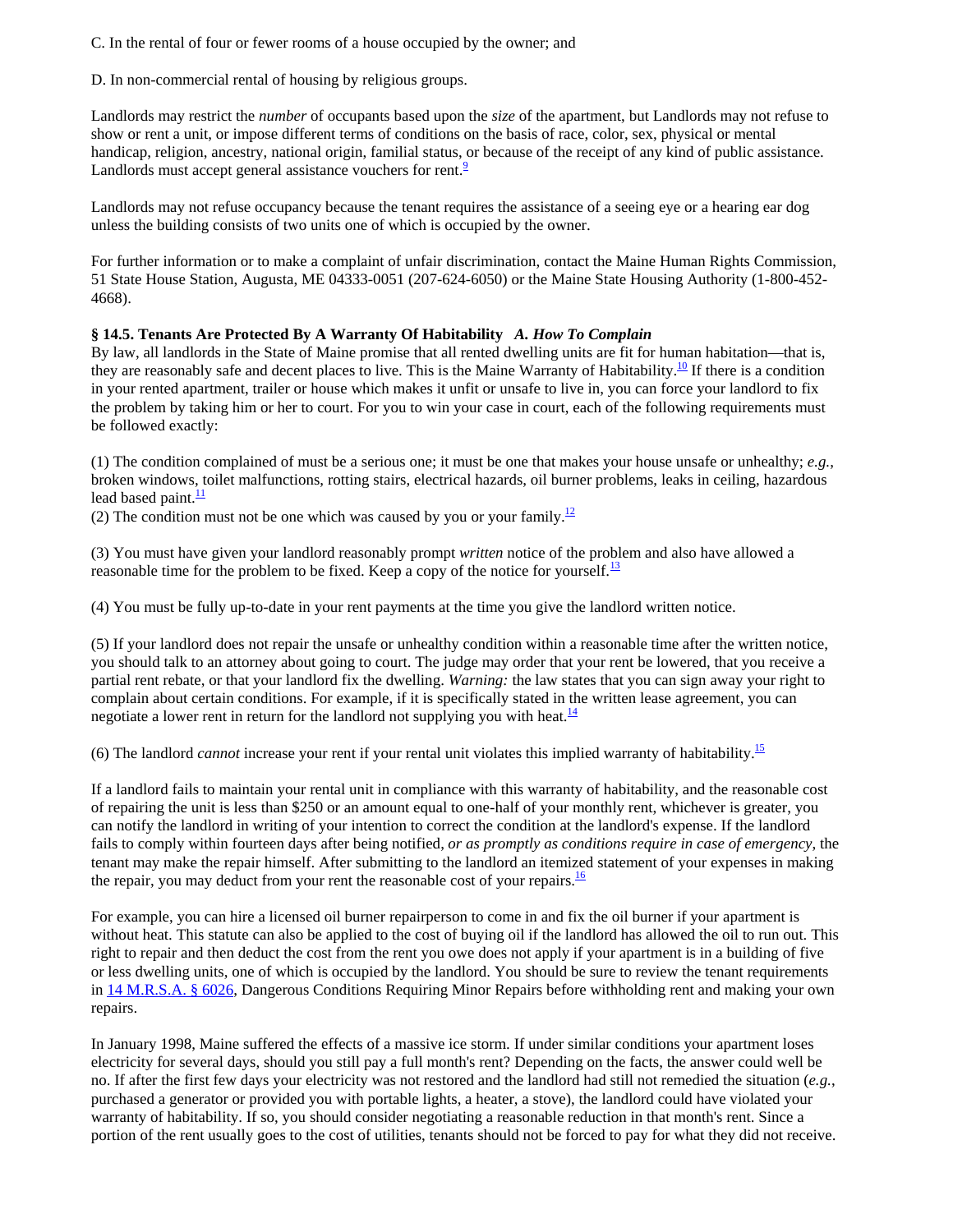### *B. Additional Rights*

While not stated in any statute, the tenant might have additional "common law" rights. For example, if the cost of repairing a health hazard is more than \$250 or one half of one month's rent, you may be able to claim the remainder in Small Claims Court, after deducting from your rent the amount allowed by statute. Or a landlord may also be liable for injuries caused by defective or dangerous conditions. $\frac{17}{17}$  $\frac{17}{17}$  $\frac{17}{17}$ 

State law requires landlords to have heating systems that are at least able to maintain a 68°F temperature in cold weather. Landlords must also keep the heat at a reasonably healthy level<sup>[18](http://www.maine.gov/ag/clg/footnote/14-18.html)</sup> (although it can be argued that this might be below 68°F in some circumstances).

You should report any defects in your dwelling which you think violate housing or building codes to your town or city clerk or code enforcement officer. If your housing problems are not being solved locally, contact your Local Health Officer. State law [\(22 M.R.S.A. § 451\)](http://janus.state.me.us/legis/statutes/search.asp) requires all municipalities to appoint a Local Health Officer for a 3-year term. The Local Health Officer must assist in the reporting, prevention and suppression of diseases and conditions dangerous to health, and in addition, must receive and evaluate complaints made by any of the inhabitants concerning nuisances posing a potential public health threat within the limits of the Health Officer's jurisdiction.

Should you not achieve satisfactory results, you should contact your Selectman or Councilman to request assistance. Currently there are few specific laws dealing with remedying many landlord-tenant issues such as mold, indoor air complaints, poor water quality, and sewage disposal problems. Should your concern remain unresolved, you should contact the Division of Health Engineering located within the Bureau of Health in Augusta or call 207-287-5338. Serious health related problems in your apartment might constitute a breach of your Warranty of Habitability. *See* [§](http://www.maine.gov/ag/?r=clg&s=chap14#14.5)  [14.5](http://www.maine.gov/ag/?r=clg&s=chap14#14.5).

**Other information at the Maine Attorney General website include:**

*C . Lead And Other Hidden Defects (see attached information)* 

**§ 14.6. Right To Hearing Before Eviction - § 14.7. Forcible Or Retaliatory Evictions Are Illegal § 14.8. Notice Of Rent Increase Must Be Given - § 14.9. Rent Increase Limits § 14.10. Abandoned Property - § 14.11. Landlord's Access To Your Dwelling § 14.12. Electric Metering In Common Areas - § 14.13. Leaving Early: When A Tenant Breaks The Lease § 14.14. When The Landlord Sells A Building - § 14.15. Unfair Rental Contracts § 14.16. Selected Statutes - § 14.17. Seeking Help § 14.18. Notice of Violation Of The Warranty Of H abitability Act**

# **Maine's Bedbug Law**

The new laws amend the "bedbug" laws that went into effect on July 11, 2010. 14 M.R.S.A. §6021-A. The new bedbug law is comprehensive and imposes ongoing communication and cooperation between landlords and tenants in addressing Maine's bedbug problem. It sets forth responsive action upon both parties in the event of an infestation.

## **Duties of Landlord**

The law requires the landlord to physically inspect the premises within 5 days of being notified of a possible bedbug infestation. If bedbugs are confirmed, the landlord then has 10 days to contact a pest measures to effectively identify and treat the bedbug infestation." 14 M.R.S.A. §6021-A(2)(D). The law also requires landlords to disclose bedbug infestation and treatment to potential tenants of adjacent control agent who carries a liability insurance policy. The landlord must then "take reasonable units and prohibits a landlord from renting units that he knows or should know has bedbugs or is being treated for bedbugs. If a current or potential tenant inquires, a landlord must disclose the last date when the unit was "inspected for a bedbug infestation and found to be free of a bedbug infestation." 14 M.R.S.A. §6021-A(2)(D).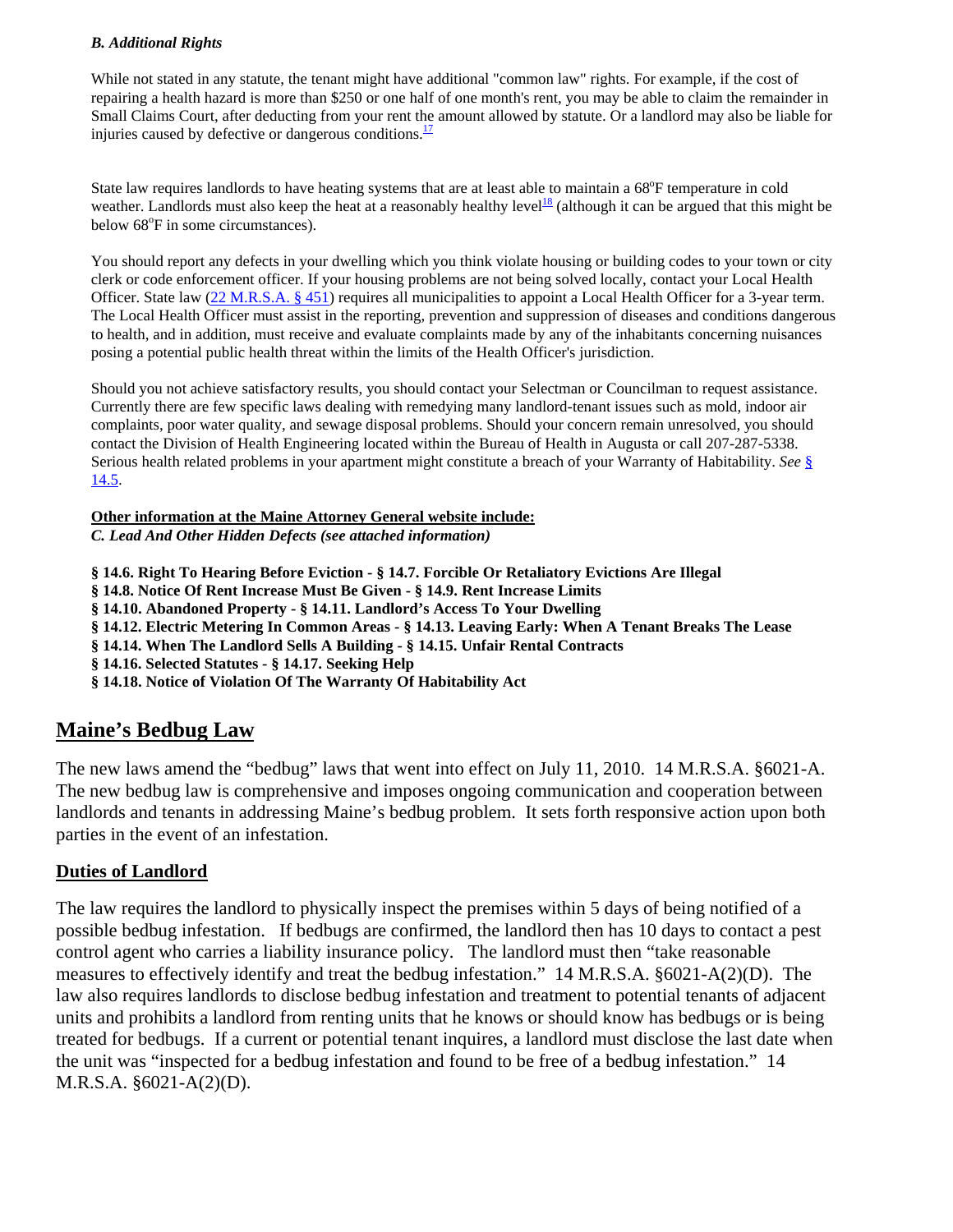The law also mandates that "a landlord shall offer to make reasonable assistance available to a tenant who is not able to comply with requested bedbug inspection or control measures," including providing "financial assistance to the tenant to prepare the unit for bedbug treatment." 14 M.R.S.A. §6021- A(2)(F). The law does not define the scope of assistance required, or the extent to which financial assistance must be offered, although the amendments discussed below provide some clarification. In addition, the law provides that the landlord "may charge the tenant a reasonable amount for any such assistance," subject to a "reasonable repayment schedule." 14 M.R.S.A. §6021-A(2)(F).

If a landlord fails to comply with the requirements of this law, there is a presumption of a violation of the warranty of habitability. Further, the landlord may be "liable for a penalty of \$250.00, or actual damages, whichever is greater, plus reasonable attorney's fees." 14 M.R.S.A. §6021-A(4)(D).

# **Duties of Tenants**

The law requires a tenant to notify the landlord if bedbugs are suspected, and mandates the cooperation of tenants in addressing the bedbug problem. If the landlord gives reasonable notice to the tenant about his need to inspect for bedbugs, the tenant must allow access to the landlord or his agents for this purpose. "Twenty-four hours is presumed to be a reasonable notice in the absence of evidence to the contrary." 14 M.R.S.A. §6025. A tenant's obligation to provide access for inspection may extend to the tenant's personal belongings, if the pest control agent reasonably believes such inspection is necessary.

If a tenant fails to comply and cooperate with the landlord or his agents, a landlord may seek a protective order, under which the court could:

"(1) Grant[ ] the landlord access to the premises for the purposes set forth in this section;

(2) Grant[ ] the landlord the right to engage in bedbug control measures; and

(3) Requir[e] the tenant to comply with specified bedbug control measures or assess[ ] the tenant with costs and damages related to the tenant's noncompliance."

Following 24 hours after service upon the tenant of the court order, the landlord may enter the premise and take remedial action.

In short, tenants must comply with any "reasonable measures to eliminate and control a bedbug infestation as set forth by the landlord and the pest control agent." 14 M.R.S.A  $\S 6021-A(3)(C)$ . If the tenant unreasonably fails to be cooperative with respect to pest control treatment, the law gives the landlord the right to step in, get the work done, and then hold the uncooperative tenant financially responsible for the cost "arising from the tenant's failure to comply." 14 M.R.S.A. §6021-  $A(3)(C)$ .

The new law does not require any specific type of treatment. It simply states that it be effective to eliminate and control bedbugs. It does not address what happens if the tenant disagrees with the type of treatment the landlord uses (e.g., chemical, non-chemical, organic, or pet safe, etc.), or whether a tenant's disagreement about treatment methods could constitute an unreasonable failure to comply.

# **2011 Amendments to the July 2010 Bedbug Law**

Perhaps the most undefined aspect of the 2010 bedbug law is its requirement that landlords must offer to make reasonable assistance, including financial assistance, to tenants who are unable to comply with their responsibilities under this law. Although the 2010 law did not define the extent to which landlords must offer assistance, the 2011 amendments make it clear that providing financial assistance to the tenant for purposes of vacating to allow for bedbug treatment does not require the landlord to provide lodging or to "pay to replace a tenant's personal belongings." This section is still vague, however, in that it merely identifies certain things that would *not* be required without saying what assistance *would* be required.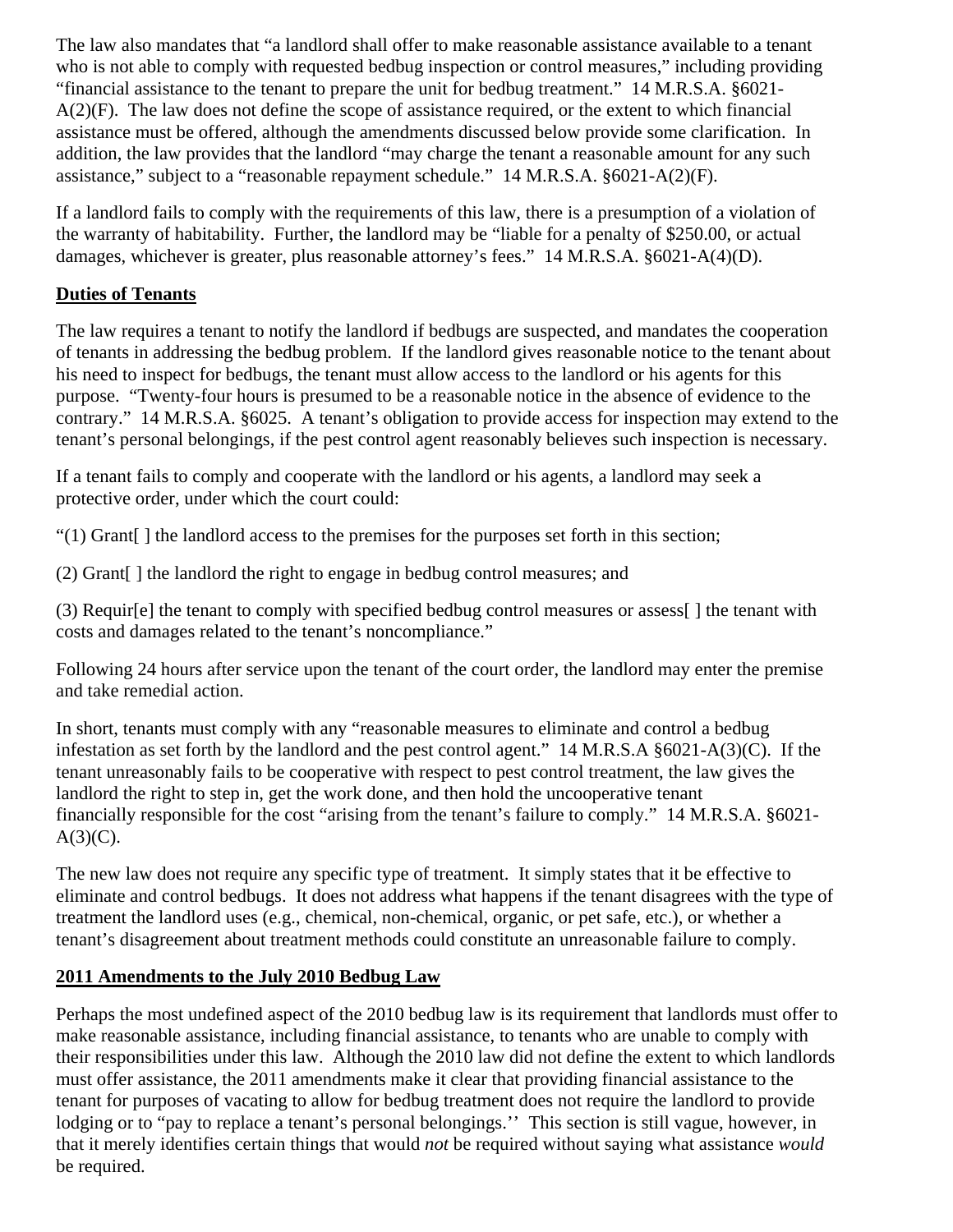#### **L.S. ROBINSON CO. REAL ESTATE P.O. BOX 1480 337 MAIN STREET SOUTHWEST HARBOR ME 04679 Telephone 207 244-5563**

#### **LEASE**

**THIS INDENTURE** made on Wednesday, October 04, 2017

**WITNESSETH that: OWNERS NAME & ADDRESS** (hereinafter called the Lessor), do hereby lease, demise, and let unto , , (hereinafter called the Lessee), the following described parcel of land, with the buildings thereon, known as *PROPERTY NAME & ADDRESS*

**TO HOLD** for the period from:  $\qquad \qquad$  in the amount of \$ . The parties herto agree that rental payments shall be made to *LSROBINSON or LESSOR* in *#OF PAYMENTS* , of \$ due and payable in the *DAY* of each month.

The parties further covenant and agree that:

- 1. The Lessee will not re-let nor sublet the whole or any part of said premises, nor assign this Lease, nor use, nor permit any part of the premises to be used for any other purpose than a residential property without the written consent of the Lessor or Agent under penalty of forfeiture of this lease.
- 2. The Lessor or Agent may enter into and upon the premises at reasonable hours of the daytime to examine the same, show, or to make such repairs or alterations therein as necessary for the preservation thereof, after proper notification of this intent to Lessees.
- 3. The Lessee, at the expiration of said term will yield up the peaceable possession thereof to the Lessor or their Agent. Lessee to leave premises in clean and orderly fashion at termination of Lease period, to the reasonable satisfaction of the Lessor or Agent.
- 4. The Lessee agrees that during the term of this Lease they will observe and conform to all Town Ordinances and Regulations regarding fire hazards and outdoor fires and specifically that they will not kindle nor permit any outdoor rubbish fires on the premises.
- 5. The Lessor warrant that the plumbing, heating, lighting systems, stove and refrigerator are in good working condition, and cost of repairs to any of these items will be borne by the Lessor, providing that such necessary repairs are not the fault of nor caused by negligence of the Lessee, in which event such cost of repairs will be borne by the Lessee.
- 6. If premises should be destroyed or become uninhabitable prior to Lessee taking possession, any and all funds already received by Lessor or this Agency are to be returned to Lessee, and commission paid to Agent will be returned to Lessor.
- 7. Fuel tank(s) are full upon arrival and are to be filled on departure at Lessee expense, unless included in the rent. Chimneys with woodstoves are cleaned upon arrival, if used, are to be cleaned each year and upon departure at Lessee expense. Electric power is to be transferred, NOT terminated at departure.
- 8. The Lessee will keep the said premises in as good repair as the same are at the beginning of this Lease (wear and tear arising from a reasonable use of the same, and damage by the elements occurring without any fault or neglect of the Lessees excepted). Lessee is responsible for cleaning and/or replacement or repair of household effect and premises that are soiled or damaged through negligence, carelessness, accident or abuse. The Lessee specifically agrees to replace any glass broken during the term of this lease, said glass now being whole, if breakage due to fault of Lessee. Lessee shall not alter the leased premises in any way, including: painting, plastering, wallpapering, etc., without the prior written consent of the Lessor.
- 9. Lessee shall refrain from and prevent operation of radios, stereos, broadcast programs, television, record/tape/CD players, and musical instruments at an unreasonable volume in order to maintain and preserve the rights of adjoining tenants, property owners and neighbors. Lessee shall also refrain from emitting or allowing being emitted any unreasonable loud noise caused by Lessee and/or guests thereof.
- 10. There are *PETS* housed or domiciled on these premises.
- 11. This is a Non-Smoking property, any smoking shall be done outside and all smoking related refuse properly disposed.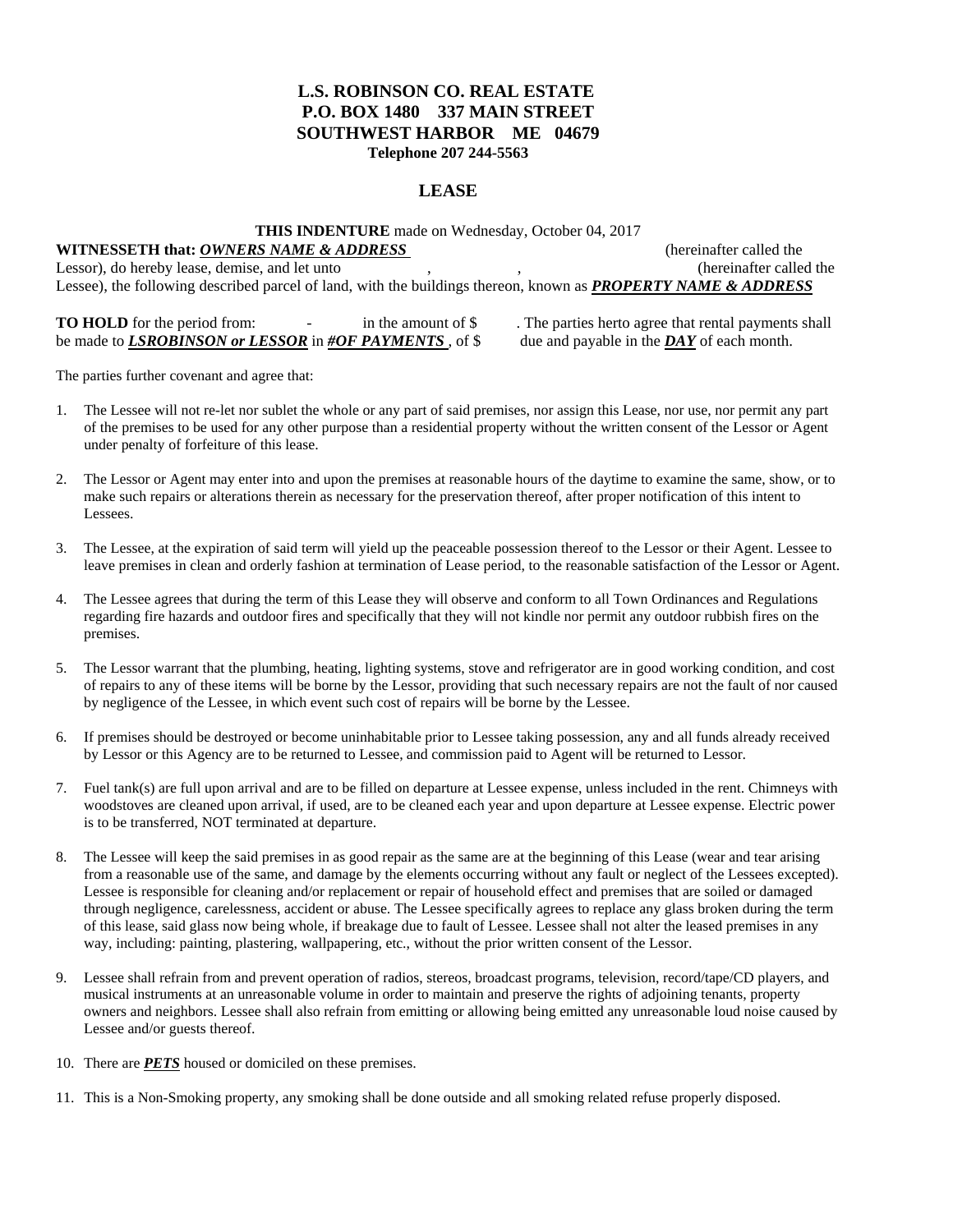- 12. Should the Lease be extended, with the consent of the Lessor, the Lessee could remain in possession of the premises after the natural expiration of the lease for an agreed to period, subject to all terms and conditions hereof.
- 13. Additions and exceptions to the foregoing:
	- A) Need for repair/maintenance and/or emergencies should be reported to *LSROBINSON/LESSOR PHONE #* B) Occupancy is limited to persons.
	- C) Outside ground maintenance (lawn cutting, raking, etc.) are the responsibility of the *LESSOR/LESSEE*.
	- D) Lessee agrees to be responsible for paying the following utilities: *UTILITIES* and any others not included in the rent.
	- E) Lessor agrees the cost of the following utilities are included in the rent: *UTILITIES.*
- 14. Payment schedule:

A deposit of \$ is due with the signing of lease. This shall be the first month's rent, and is non-refundable except as stipulated in items 6 and 15

A security/cleaning deposit of \$ , is due before taking possession. The deposit will be held by *LSROBINSON/LESSOR*in a designated account. The security deposit can not be used as last months rent.

Rent payments are due and payable on or before the DAY of each month. If rent is not paid with in 15 days following the due date, Lessee shall be charged a late fee of 4% of the monthly rent, in addition to the rent.

- 15. The Lessee hereby agrees that after making the initial payment upon the signing of this Lease Contract, should it become impossible for Lessee to occupy the premises, due to unforeseen circumstances, and no fault of the Lessor, the amount paid shall be retained by the Lessors as liquidated damages. The Lessee shall be responsible to pay for the balance due for the entire Lease period. Upon notification of default to this Agency the Lessors, this Agency and any other brokerage agencies associated with the property will actively pursue re-leasing and sub-leasing the premises, and any monies, received through re-leasing or subleasing will be returned to the initial Lessee, but subject to and no more than the original Lease amounts paid under the payment schedule. Less will also be responsible for any agency fees, Lessor fee, court cost, and attorney fees, pertaining to all agreements in the lease.
- 16. Failure to comply with any provision of this agreement is a breach of lease. Lessor shall notify in writing any breach of lease and if the Lessee within ten (10) days thereafter has not cured such breach , then the Lessor may immediately terminate this lease agreement , and the Lessee's rights hereunder shall end.
- 17. The Lessor hereby recognize L. S. Robinson Co. as the procuring Agent and agree to pay the Agency's commission of .
- 18. **All the covenants and agreements herein contained shall be for the benefit of, and shall apply to and bind the said parties hereto, their respective heirs, executors, administrators, successors, and assigns.**

LESSEE LESSOR

 $\overline{\text{DATE}}$   $\overline{\text{DATE}}$   $\overline{\text{DATE}}$ 

\_\_\_\_\_\_\_\_\_\_\_\_\_\_\_\_\_\_\_\_\_\_\_\_\_\_\_\_\_\_\_\_\_\_\_\_\_\_\_\_\_\_\_\_\_ \_\_\_\_\_\_\_\_\_\_\_\_\_\_\_\_\_\_\_\_\_\_\_\_\_\_\_\_\_\_\_\_\_\_\_\_\_\_\_\_\_\_ DATE D*A*TE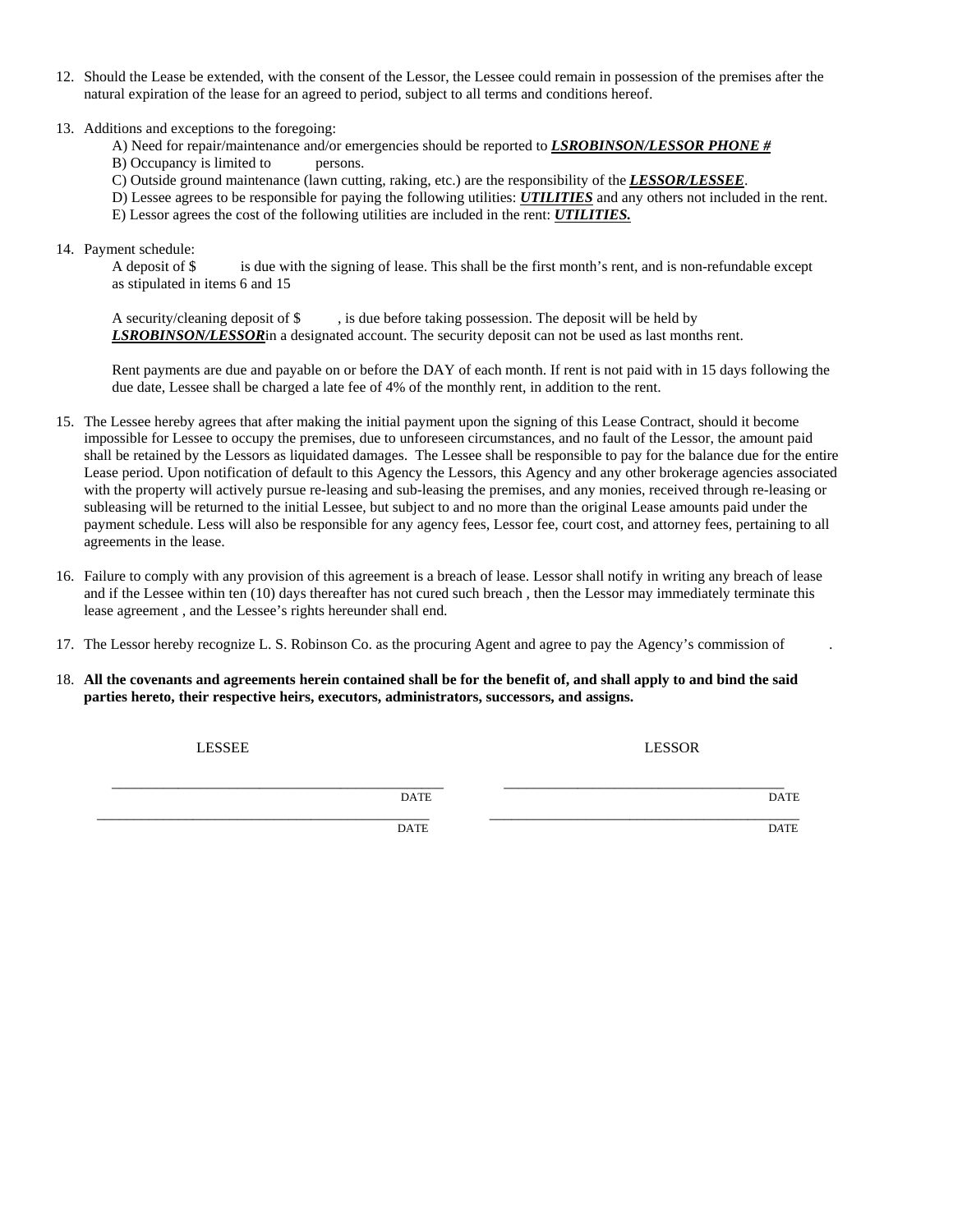





### **SECURITY DEPOSIT**

**Receipt is hereby acknowledged that the sum of** *\$* **to act as a Security Deposit on** \_\_\_\_\_\_\_\_\_\_\_\_\_\_\_\_\_\_\_\_\_\_\_\_

on conditions as set forth below was received from

**The above amount shall be returned within 30 days of termination of occupancy on the following conditions:** 

- **1. The Security Deposit can not be used as last month's rent.**
- **2. The full term of the lease has passed or if allowed in the lease, or as a tenant at will, proper notice of intent to vacate was given.**
- **3. There is no damage to the unit other than normal wear and tear. All litter and rubbish has been removed.**
- **4. The bathrooms have been thoroughly cleaned including tub, toilet, sink, floor, walls and mirror.**
- **5. The refrigerator/freezer has been defrosted and cleaned, unplugged and the refrigerator door left open. The kitchen range has been thoroughly cleaned, including oven and under drip pans.**
- **6. The entire unit has been cleaned including bathroom, kitchen, kitchen cabinets, appliances, closets, all floors, carpeting, inside of windows, walls, etc.**
- **7. There are no holes in the walls, large scratches, glue-on picture hangers and contact paper used other than on shelves.**
- **8. Storage space has been cleaned of all material.**
- **9. There are no late charges and all rents due have been paid.**
- **10. All unit keys have been returned.**
- **11. A forwarding address has been provided to the agency.**

**I fully understand that any damages witnessed at the beginning of this lease have been listed on the reverse side and that all others found at termination will be the fault of the Lessees, unless caused by an Act of God.** 

**I fully understand that if I have not complied with the provisions as stated in the Security Deposit agreement, any charges for cleaning, damage or repair will be deducted from the Security Deposit and I will receive an accounting of the charges if only a partial refund is made. If claims are going to be made I will be notified within 30 days with an estimate. I further understand that I shall be held responsible for payment in full for the repair of all damages over and above the amount of the Security Deposit.** 

| By    |      | By     |      |
|-------|------|--------|------|
| Agent | Date | Lessee | Date |
|       |      |        |      |
|       |      | By     |      |
|       |      | Lessee | Date |

**L.S.Robinson Real Estate, 337 Main St, PO Box 1480, Southwest Harbor ME 04679. Info@LSRobinson.com (207) 244-5563 www.LSRobinson.com**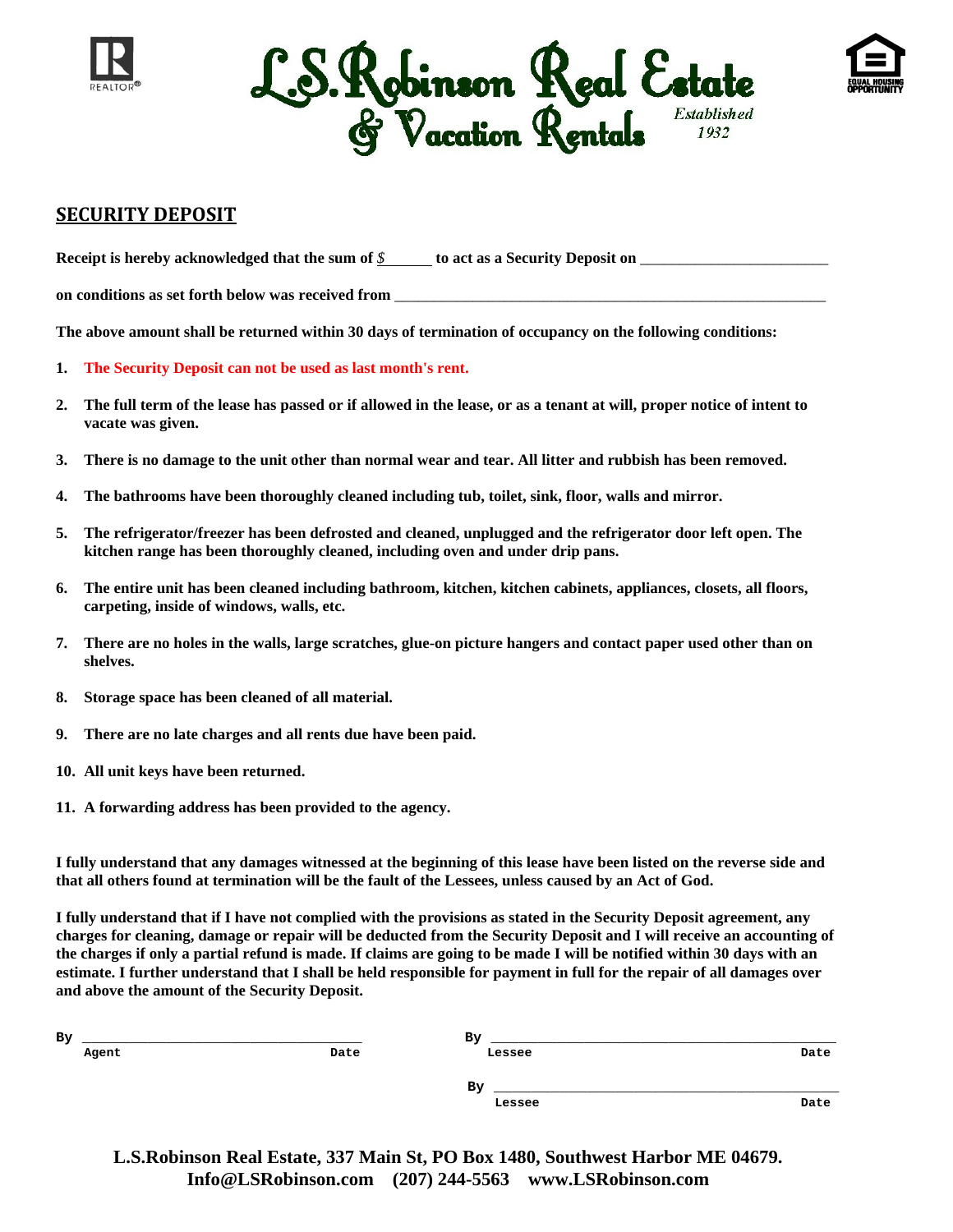**New Mailing Address (Street Address/PO Box, City, State, Zip Code):** 

**New Phone Number: \_\_\_\_\_\_\_\_\_\_\_\_\_\_\_\_\_\_\_\_\_\_\_\_\_\_\_\_\_\_\_\_\_\_\_\_\_\_\_\_\_\_** 

*Listed below are all problems, damages or uncleanness discovered by me upon moving into*  PROPERTY ADDRESS:

**\_\_\_\_\_\_\_\_\_\_\_\_\_\_\_\_\_\_\_\_\_\_\_\_\_\_\_\_\_\_\_\_\_\_\_\_\_\_\_\_\_\_\_\_\_\_\_\_\_\_\_\_\_\_\_\_\_\_\_\_\_\_\_\_\_\_\_\_\_\_\_\_\_\_\_\_\_\_\_\_\_\_\_\_\_\_\_\_\_\_\_\_\_\_\_\_\_\_\_\_** 

Lessee Date Date **Date** 

**L.S.Robinson Real Estate, 337 Main St, PO Box 1480, Southwest Harbor ME 04679. Info@LSRobinson.com (207) 244-5563 www.LSRobinson.com** 

**\_\_\_\_\_\_\_\_\_\_\_\_\_\_\_\_\_\_\_\_\_\_\_\_\_\_\_\_\_\_\_\_\_\_\_\_\_\_\_\_\_\_\_\_\_\_**